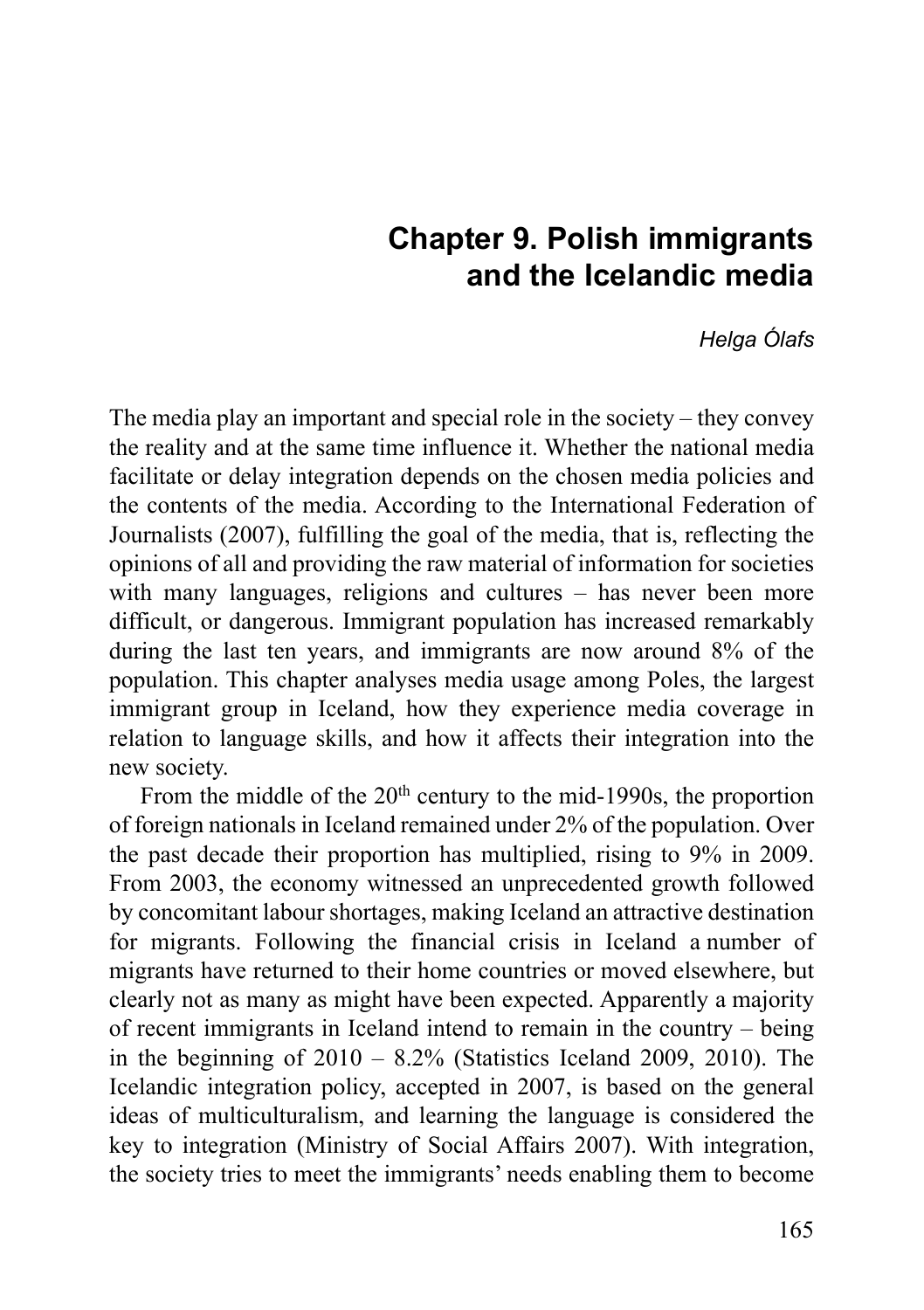active citizens in the society (Christiansen 2004). Integration works in both directions, implying equal rights and obligations. The society has to take responsibility for assuring that immigrants and ethnic minorities have the same rights as others in the society (Klute 2006).

National language is an important element of national identity (see e.g. Skaptadóttir 2004) and the media have a vital role in constructing the shared ideas and values of the society. Special emphasis is on protecting the Icelandic language – knowledge of the language is the key to Icelandic society and can be a decisive factor in the successful integration of immigrants into Icelandic society (Ministry of Social Affairs, 2007). The emphasis on Icelandic language is evident, according to research about the influence of the Icelandic media on the self image of Asian teenagers living in Iceland (Hlöðversdóttir 2005). The results show that Icelanders are impatient towards those who do not speak Icelandic fluently. None of the young Asian participants in the research said they considered themselves Icelandic, neither those who moved to Iceland, nor those who were born in Iceland and were raised there. The reality of the Asians is interwoven with the media, and they receive most of their information through the media. They don´t see themselves in the media, and therefore don´t experience themselves as Icelanders. These results are comparable to other results (e.g. Christiansen 2004; Alghasi 2009) showing that immigrants experience themselves excluded from the society they live in, from the dominant culture and political experience. A parliamentary resolution about immigration policies recommended in 2008 that the media should realistically represent immigrants as a part of society, as the media have an important informative role in the society (Ministry of Social Affairs and Social Security 2008). Icelandic society has powerful media that mediate the opinion of the majority, and media usage per person is among the highest in Europe (Ministry of Education, Science and Culture 2005). Icelandic public television, which belongs to everyone and is supposed to serve all people, hasn´t formulated any policy as to whether they should serve any minority groups at all. According to a research from 2005 (Hlöðversdóttir 2005), TV executives in Iceland agreed that the reason for not having a policy is the small population of migrants. Because such a large group of immigrants have moved to Iceland in the last few years, their insufficient skill in the Icelandic language makes it difficult for them to follow the Icelandic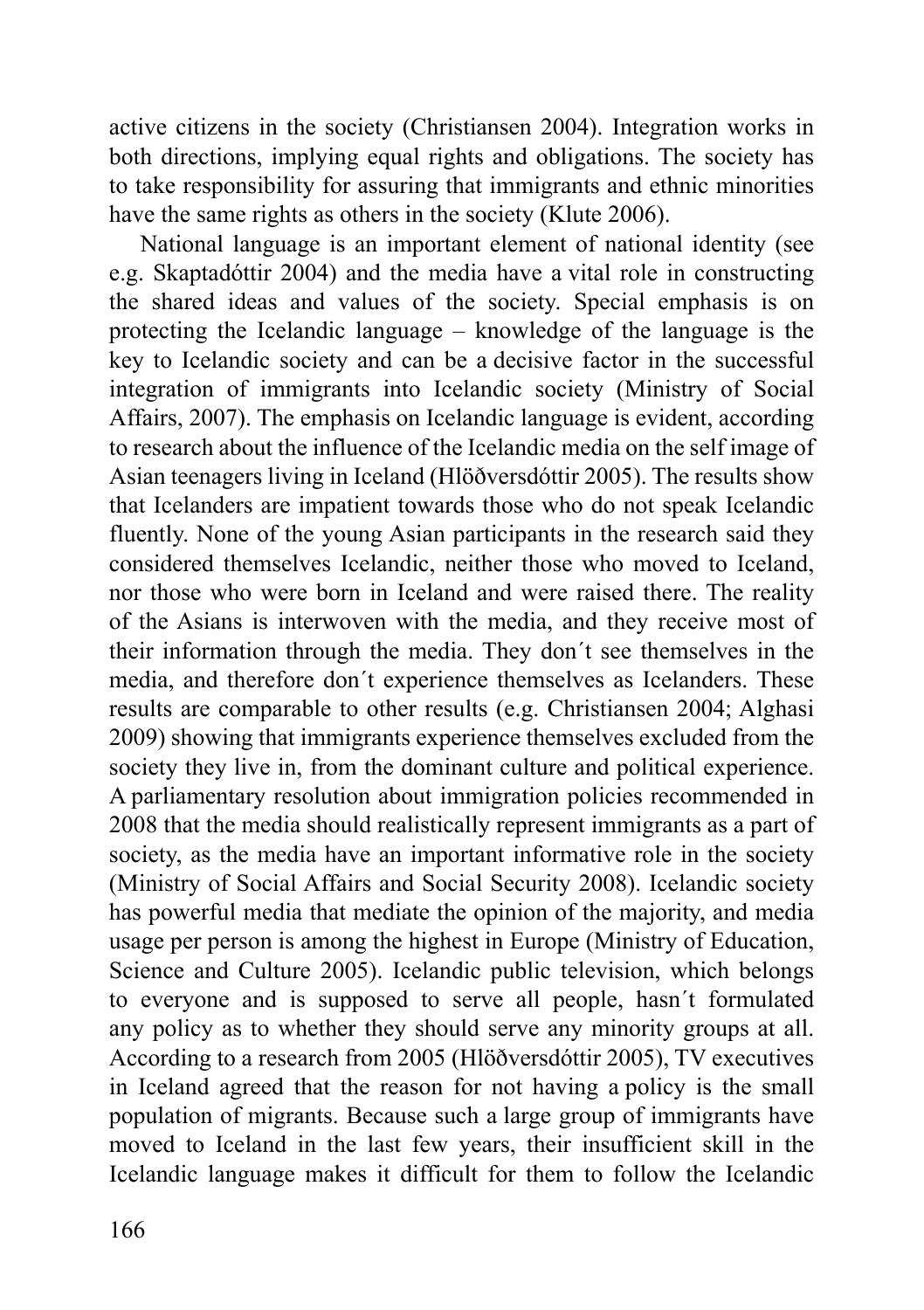media (Skaptadóttir 2008). The largest news rooms only produce news in Icelandic, but two monthly newspapers are published in English, and a few news websites offer news summaries in English. The Intercultural Centre published a quarterly newspaper translated into several languages and the news website offered news in Polish. The newspaper no longer exists, and the website was closed in May 2009 because of the recession. The Polish news forum informacje.is is efficient in translating news into Polish.

Research on the media and migration is scarce in Iceland, although Media Watch in Iceland has monitored media coverage about immigrants, and according to their report from 2007, one third of the coverage was in relation to crime and police matters (Creditinfo 2007). According to a study carried out among Poles, the largest immigrant group in Iceland, they consider the media discourse about them, and foreigners in general, as negative, and the discourse is often discriminatory (Ólafs & Zielińska 2010). Research also reveals that foreigners have been molded as a threatening stereotype in the discourse in Iceland in relation to organized crime and unlawful activities, such as rape and gang fighting (Ólafsson 2008). Unfortunately, it is common in many European countries that discussions about immigrants are too often centered on crimes and prejudice, which results in deprecation towards them. This is one of the main reasons why immigrants choose to acquire information from the international media (Alghasi 2009; Horsti 2008; Klute 2006; Christiansen 2004). Georgiou (2007) believes the reason is that there is too large a gap between media producers and consumers.

The same year as the integration policy was approved in Iceland, it was stated in a report by ECRI, the European Commission Against Racism and Intolerance (2007), that the private broadcast television is guilty of stereotypical remarks and negative discussion about immigrants. In a new report by the European Commission Against Racism and Intolerance (ECRI, 2009) they reaffirm their concern about the racial prejudice and lack of tolerance amplified in the media. They suggest that the Icelandic media should scrutinize their reporting, to avoid contributing to the unpleasant atmosphere towards minority groups. ECRI recommended that the Icelandic government should participate in a debate and discussion with the national media. This has also been confirmed by Icelandic research – that foreigners have been portrayed as threatening stereotypes in discourse in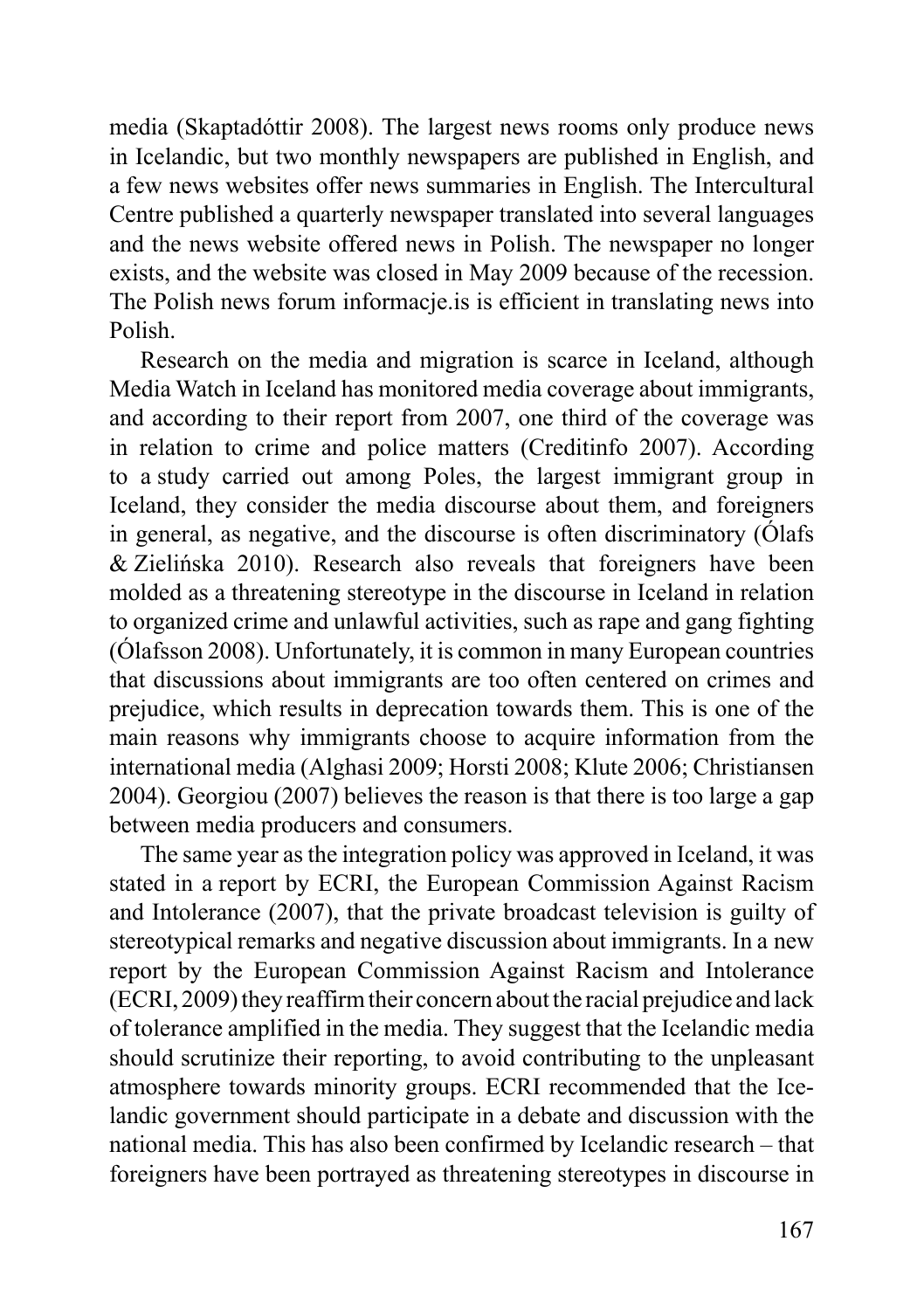Iceland, and in particular that Eastern European men are stereotyped as connected to organized crime, rapes and fighting (Ólafsson 2008). "News about foreigners can easily look like it´s only bad things that they do. It is because the nature of news is negative, or as a wise man said: Dogs that bark during the night are newsworthy, but not the silent ones", wrote Kaldal, the editor of Fréttablaðið, a free daily newspaper distributed to every house in the capital area (Kaldal 2007, p. 22). According to ter Wal (2003), the value of negativity is used selectively; themes that are negative in migrants' lives, such as discrimination or unemployment, do not receive the same attention as themes related to violence, conflicts and crises. This is especially relevant in countries where immigration is more recent, where some groups are systematically portrayed more negatively than others, and problems of migrants tend to be described from the perspective of the majority group. And even though journalists claim that they are just registering facts, the presentation of news is by its very nature selective (ter Wal 2003).

Too often the media is stuck with outdated ideas and stereotypes of migrants and foreigners, as the aliens that bring unfamiliar and exotic ideas and cultural traditions into the new country. Unfortunately, according to the International Federation of Journalism (2007), some media encourage prejudice and subjectivity rather than fight against it. Consequently, the media publishes inaccurate, provocative and one-sided news that encourage negative propaganda towards foreigners and other races, and intolerance towards them.

## **Method**

This research is a part of my doctoral research project about presentation of immigrants in the media. The data collection was done in 2008 among Polish people living in Iceland. The survey was based on a convenience sample and conducted with migrants of Polish origin<sup>1</sup> in various companies in Iceland with a remarkable amount of Polish workers. In addition, the survey was also carried out through the Internet by email lists and through

<sup>&</sup>lt;sup>1</sup> Polish migrants were 11 000 or 45% of the population of migrants in 2008. A migrant is defined as a foreign national who has settled for a long term in Iceland but was born overseas, or both of whose parents were born overseas or have held foreign citizenship at some time (Ministry of Social Affairs, 2007).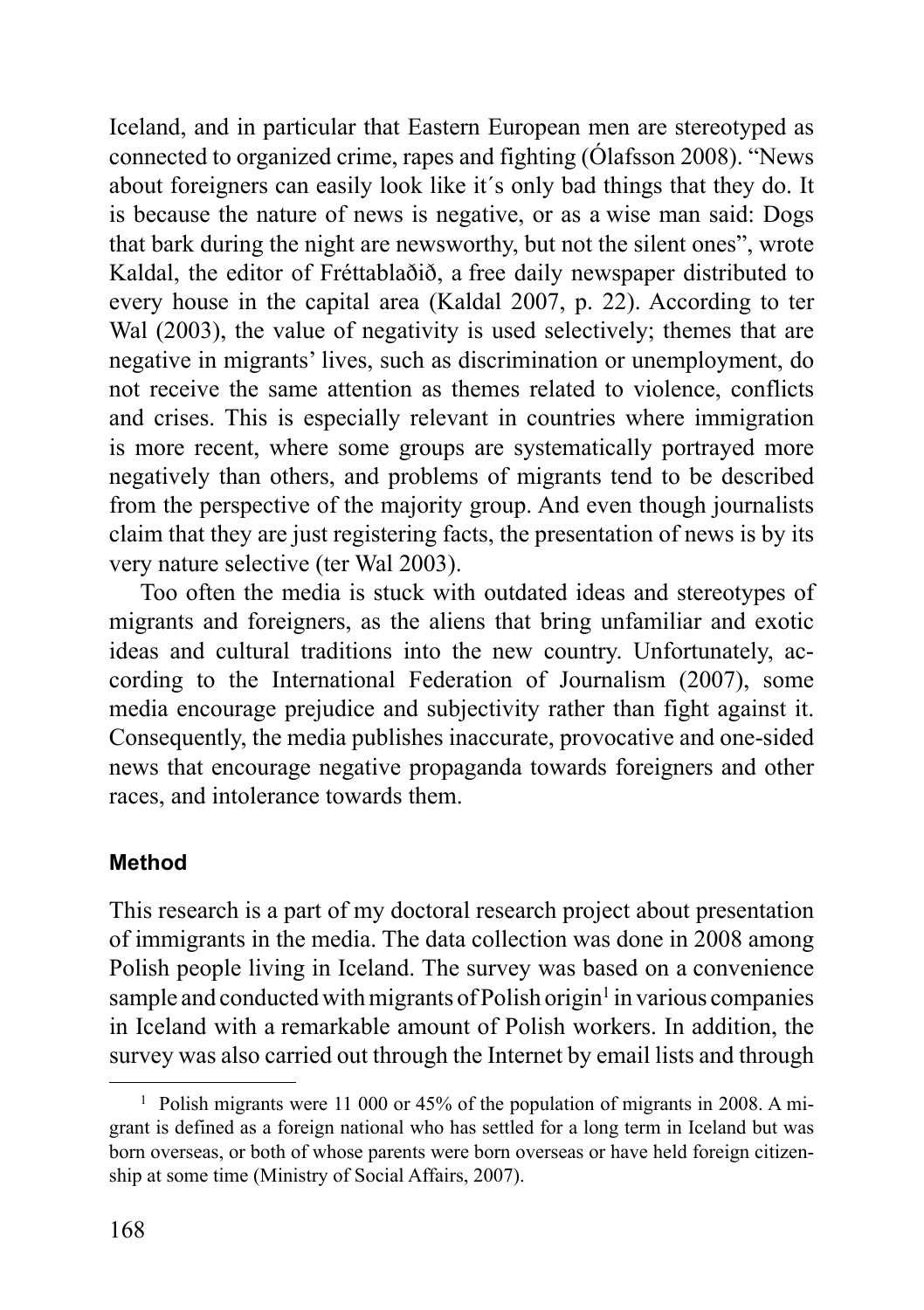the Polish consulate. In total, 649 Poles answered the questionnaire about their media usage and their perception of discrimination. The sample reflects age and residence among Poles in Iceland. As many Poles have lived in Iceland for a short period and have a limited knowledge of Icelandic the questionnaire was translated into Polish.

#### **Language skills and media usage**

The length of stay plays an important role in how Poles assess their language skills. Among those living in Iceland for three years or longer, more than 80% assessed their Icelandic language skills as good, compared to 15% living in Iceland for 2-3 years. However, people learned Icelandic in various ways, and many have learned it at work, from their colleagues. Therefore, they were sometimes good at communicating with others, but not able to read newspapers. The majority of Poles – roughly 70% – want to learn more Icelandic. There is a significant correlation between newspaper reading and own assessment of Icelandic language skills. Among those who have good knowledge of Icelandic, 64% read papers daily, while among those with moderate Icelandic skills it is 46%, and only 33% among those who have little knowledge of the language. Even though their Icelandic was not always good, almost 70% of respondents monitored newspapers, especially Fréttablaðið. Most often they read currency exchange rates, weather forecasts, advertisements and skimmed through pictures and headlines. Six in every ten read the Intercultural Centre newspaper, however, the paper was translated to Polish among other languages. Television is the medium that is least used among participants. Participants watch Polish television a lot more, but almost 60% have access to Polish stations via satellite. The preference in television watching is news; both on Icelandic and Polish television, but among those that have access to Polish television 96% watch news, compared to 70% who watch news on Icelandic television. Next comes entertainment both in Icelandic and Polish television, followed by sports. There was a significant positive correlation between watching Polish TV and the length of stay in Iceland. The fact that so many participants watch Polish television news is characteristic for transnational cultivation – they maintain a bifocal vision of reality by watching Polish television (e.g. Skaptadóttir & Wojtynska 2008; Skaptadóttir 2004, 2008; Horsti 2008).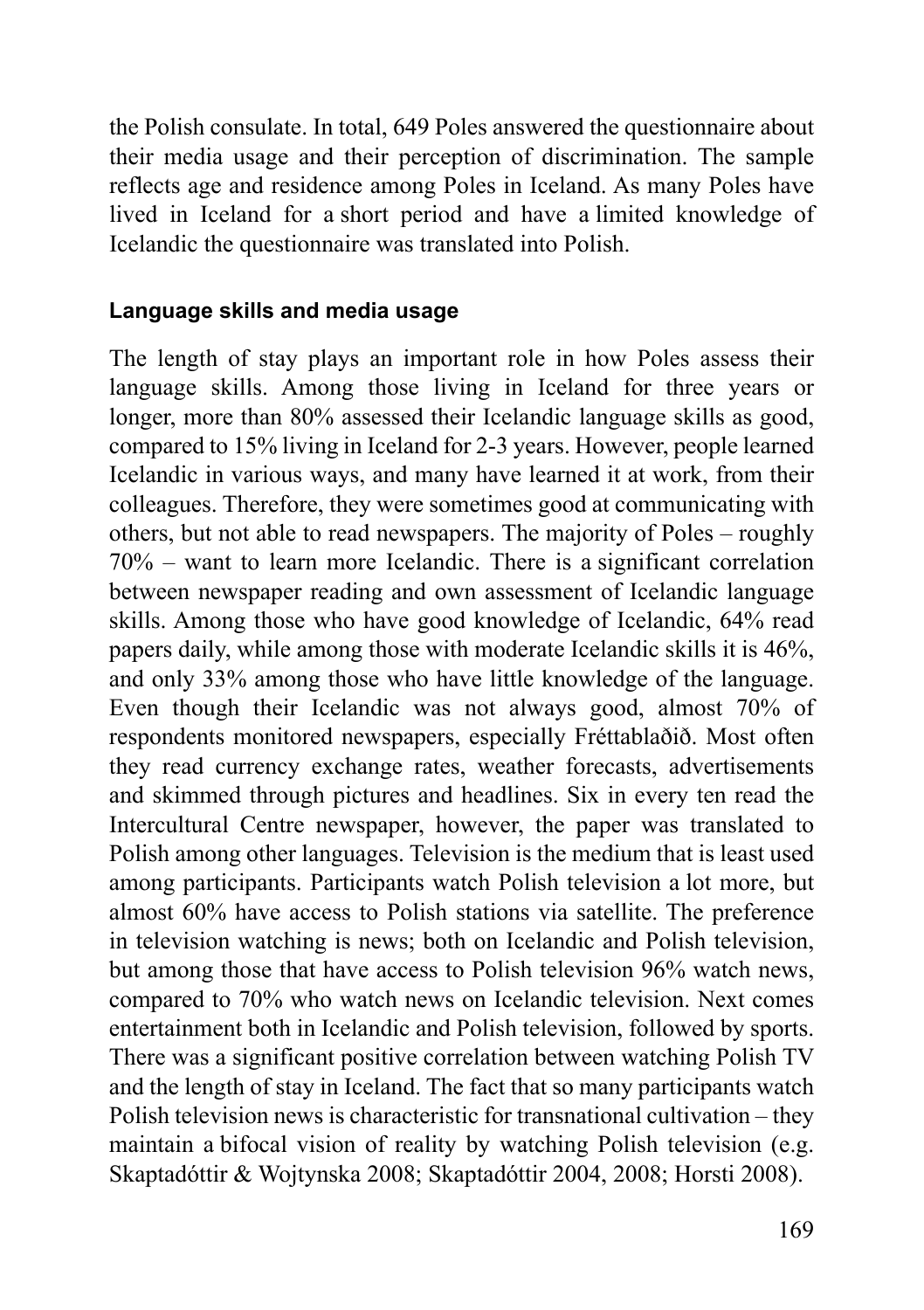Access to the Internet among participants is very high, as 96% have access and almost half of the participants use the Internet. Even though so many have access only 22% use Icelandic websites every day, or almost daily. The proportion of those using Polish websites is almost four times more than of those using Icelandic websites, and around 80% use Polish websites daily or almost daily. The Internet is more important for acquiring information about the homeland than seeking information about the country the participants live in. Compared to the Internet access among participants and the use of Polish websites, the Internet compensates the lack of information in the national media, plus special news needs.

The better Poles assessed their Icelandic skills, the more negative they thought the coverage was about Polish people in Icelandic media. More than 43% of those who assessed their Icelandic language skills as high thought the discourse about Poles was negative, and 56% of them thought the discourse about foreigners in general was unfair. Likewise, the better Poles assessed their Icelandic skills, the more often they said they had been discriminated because of their nationality (45% of those who said their Icelandic was good, compared to 37% of those who said it was bad).

## **The image of Poles**

The longer Poles lived in Iceland, the more negative opinion they had about the media discourse related to Poles. Roughly 30% of the people who had lived in Iceland for three years or more thought the discourse was negative, compared to a little less than 13% of those who had lived there for a year or less. The number was higher when asked about the image of foreigners – roughly 43% from the first group thought it was negative, compared to one third from the second group. In both of these questions, the correlation was significant. According to the survey, only 2.2% of respondents regarded the coverage about Poles as positive. When asked about the image of foreigners in Icelandic media, almost 40% agreed with the statement that it was often unfair; almost half were neutral and 11.5% disagreed.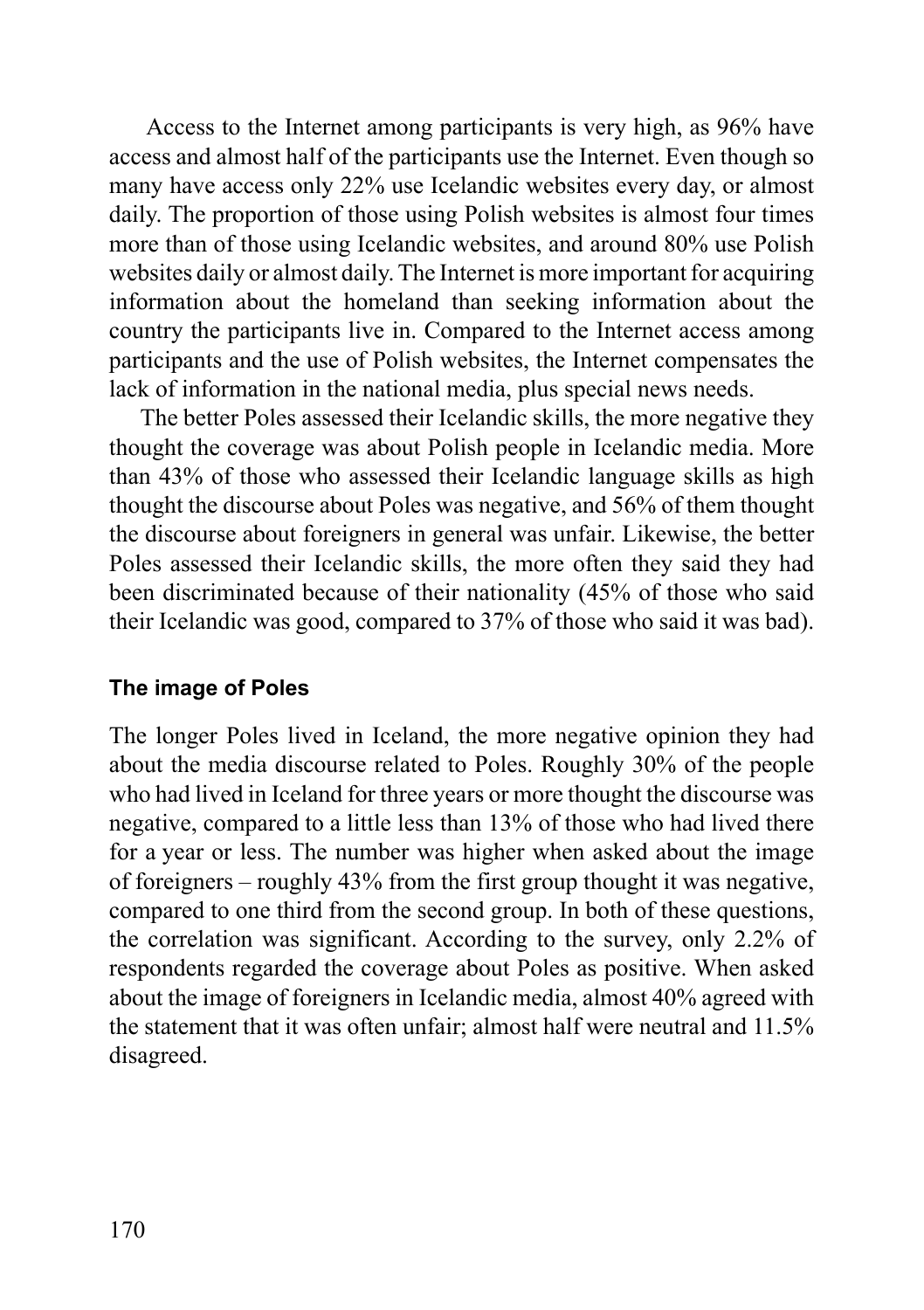#### **Conclusions**

To summarize, the media usage among Polish people living in Iceland is quite varied, both in regards to Icelandic and Polish media. The media is used for various purposes: listening to music on the radio, watching news on TV, keeping up with advertisements, including classified ads, and weather and currency news in newspapers. A considerable amount of advertising has been published in Polish in the newspapers, and according to the results it reaches the market group. At the time when the survey was conducted, the value of the Icelandic krona was changing rapidly so it doesn´t come as a surprise that participants kept track of exchange rates. The Internet is most likely used to make up for the lack of information, plus to obtain news for individual needs. These results are consistent with other research showing that Polish people in Iceland live in a transnational environment.

The media discourse about immigrants in Iceland is generally considered to be negative by Poles. The more Poles understood Icelandic, the longer they stayed in Iceland and the more frequently they read newspapers – the more they considered media discourse to be discriminatory. However, they often considered the discourse to be more negative about foreigners in general than about Poles in particular, and in interviews they especially pointed to the unfavorable portrayal of Lithuanians (Ólafs & Zielinska 2010). This reaffirms the aforementioned research results about threatening stereotypes being molded of Eastern European men (Ólafsson 2008). The results point also to the conclusion that the discourse about immigrants is actually often discriminatory, and that the discrimination is not only imagined – since the better the respondents were able to understand articles, the more they felt discriminated (Ólafs & Zielinska 2010). According to the International Federation of Journalists (2007), the problem is that too many journalists don´t attempt to mirror the positive sides of societies in relation to different races and cultures. It is likely that media leaders are not aware of the scope of immigrants usage of the media, especially if we compare usage to the way they are represented in the media. Without a doubt, Georgiou (2007) made a valid point when she said that there is too large a gap between media producers and media consumers. The Polish news website that *dv.is* offered was surely a positive enterprise, but because of the recession it was shut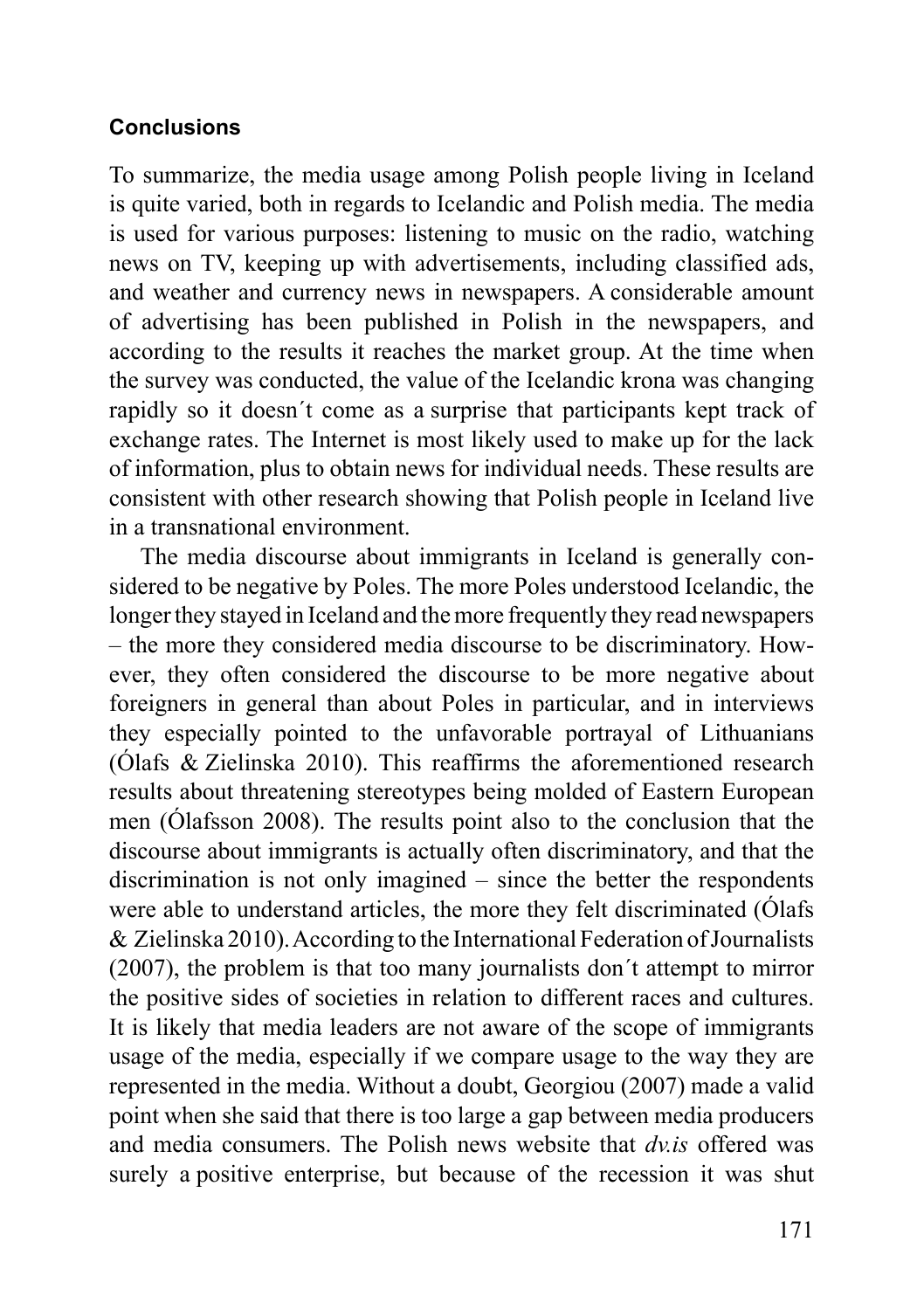down. Also the Intercultural Centre quit publishing their newspaper that was read by 60% of the survey's participants. Polish people in Iceland are a deprived and underprivileged minority group despite the fact that they are by far the largest group of immigrants (Skaptadóttir & Wojtynska 2008; Skaptadóttir 2008). It is generally believed – both in Nordic countries and worldwide – that learning the language is the key element to adjusting to a new society (e.g. Skaptadóttir 2004; Hlöðversdóttir 2008). As stated in the Icelandic integration policy, knowledge of the Icelandic language is the key to the Icelandic society, and can be a decisive factor in the successful integration of immigrants (Ministry of Social Affairs, 2007). However, the more migrants learn the language, the more they feel discriminated – which may in fact make them less willing to integrate with the rest of the society.

## **References**

- Alghasi S. (2009). Iranian-Norwegian Media Consumption. Identity and Positioning*. Nordicom Review*, 30 (1), pp. 67-82. Access: 7 September 2009, http://www.-nordicom.gu.se/common/publ\_pdf/279\_alghasi.pdf.
- Christiansen C.C. (2004). News Media Consumption among Immigrants in Europe.The Relevance of Diaspora, *Ethnicities*, 4 (2), pp. 185-207.
- Creditinfo Ísland (2007). *Greining á umfjöllun um innflytjendur og erlent vinnuafl í dagblöðum og ljósvakamiðlum á árinu 2007.* Reykjavík: Author.
- ECRI European Commission Against Racism and Intolerance (2007). *Third Report on Iceland, adopted on 30 June 2006.* Strasbourg: Council of Europe*.*
- ECRI (2009). *Evrópunefndin gegn kynþáttafordómum Skýrsla til félags og tryggingamálaráðherra*. Access: 13 March 2010, http://www.felagsmalaradu-neyti.is/media/utgafa2010/ECRI\_00102009.pdf.
- Georgiou M. (2007). Transnational Crossroads for Media and Diaspora: Three Challenges for Research, in: O. Guedes-Bailey, M. Georgiou, R. Haridranath (eds.), *Transnational Lives and the Media. Reimagining Diasporas*, Basingstoke: Palgrave.
- Hlöðversdóttir L.D. (2005). *We Are People Too. Media Representations and the Identity of "Asian" Adolescents in Iceland*, London: The London School of Economics and Political Science.
- Horsti K. (2008). Overview of Nordic Media Research on Immigration and Ethnic Relations. *Nordicom Review*, 29, pp. 275-293.
- International Federation of Journalism (2007). *Ethical Journalism Initiative Quality Media for Diversity and Pluralism*, July 2007. Access: 17 August 2010, http://www.ifj.org/assets/docs/133/202/f258585-de980ca.pdf.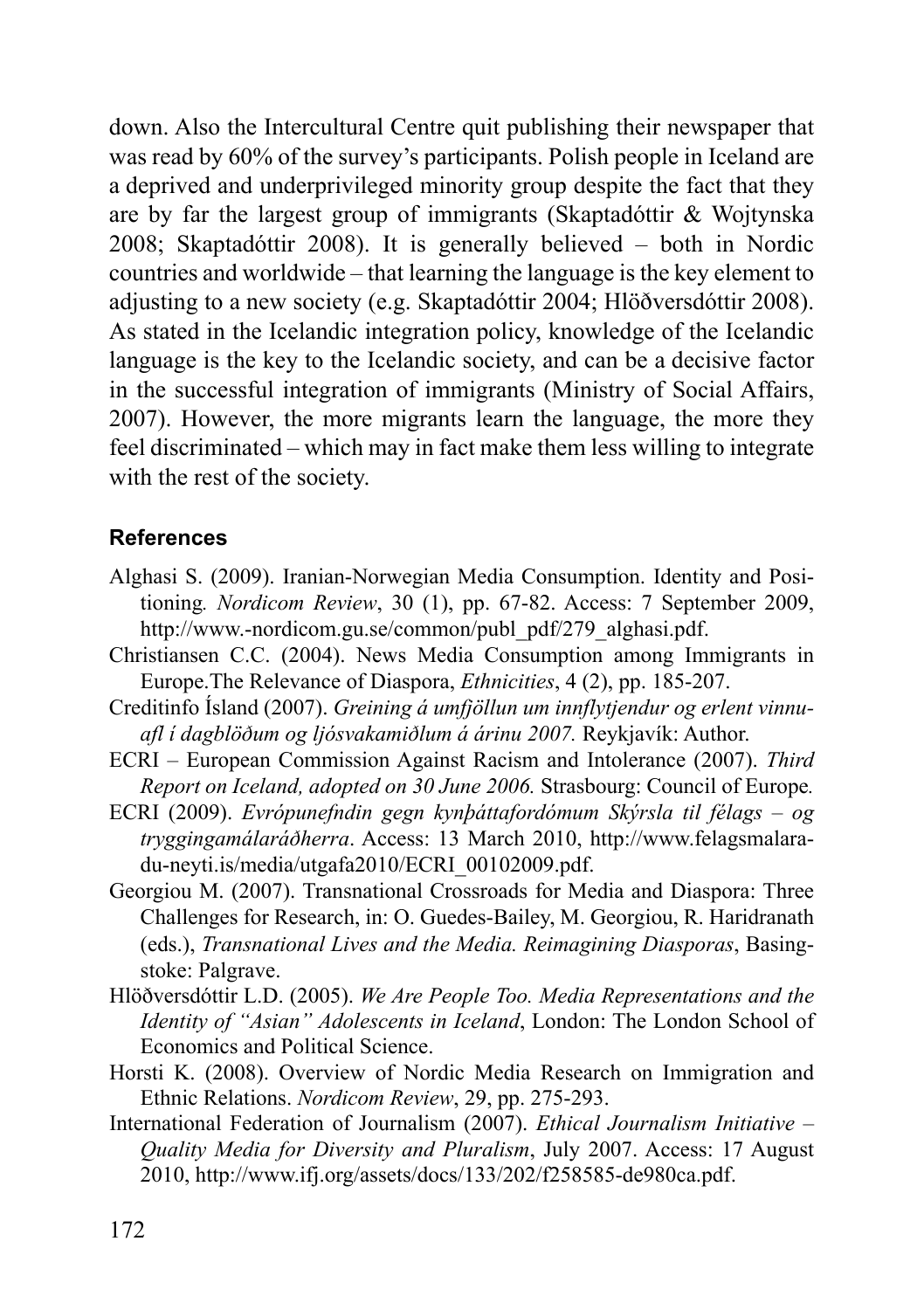- Kaldal J. (2007). Fjölmiðlar geta ekki skorast undan því að fjalla um erlenda glæpamenn á Íslandi. Koma óorði á fjöldann, *Fréttablaðið*, 11 December 2007, p. 22.
- Klute E. (2006). Thinking Forward: The Role of Change Agents, in: L. d'Haenens, M. Hooghe, D. Vanheule, H. Gezduci (eds.), *New Citizens, New Policies?: Developments in Diversity Policy in Canada and Flanders*, Gent: Academia Press.
- Ministry of Education (2005). *Skýrsla nefndar mennta má laráðherra um íslenska fjölmiðla*, Reykjavík, April 2005. Access: 20 October 2009, http://bella.mrn. stjr.is/utgafur/fjolmidlanefnd.
- Ministry of Social Affairs (2007). *Government Policy on the Integration of Immigrants.* Access: 14 May 2008, http://www.felagsmalaraduneyti.is/media/ acrobat-enskar\_sidur/stefna\_integration\_of\_immigrants.pdf.
- Ministry of Social Affairs and Social Security (2008). *Tillaga til þingsályktunar um framkvæmdaáætlun í málefnum innflytjenda ásamt framkvæmdaáætlun ríkisstjórnarinnar með athugasemdum*, 11 June 2008. Access: 14 May 2010, http://www-.althingi.is/altext/135/s/0836.html.
- Ólafs H., Zielińska M. (2010). *'I started to feel worse when I understood more' Polish immigrants and the Icelandic media*, *Þjóðarspegillinn IX.* Reykjavík: Félagsvísindasvið Háskóla Íslands.
- Ólafsson J.G. (2008). *Ten Little Lithuanians and 'Other' Stories: 'Othering' the Foreign National in the Icelandic Mainstream Discourse*, MA thesis, Reykjavik: University of Iceland, Faculty of Political Science.
- Skaptadóttir U.D. (2004). Fjölmenning á ferð og flugi, in: Ú. Hauksson (ed.), *Rannsóknir í félagsvísindum V*, Reykjavík: Háskólaútgáfan: Félagsvísindastofnun Háskóla Íslands.
- Skaptadóttir U.D. (2008). Að læra íslensku í fjölmenningarlegu samfélagi, in: A.Þ. Ingólfsdóttir, K.J. Jónsson, V. Óskarsson (eds.), *Hrafnaþing* 5, Reykjavík: Rannsóknastofnun Kennaraháskóla Íslands.
- Skaptadóttir U.D., Wojtyńska A. (2008). Labour Migrants Negotiating Places and Engagements, in: J.O. Bærenholdt, B. Granås (eds.), *Mobility and Place. Enacting Northern European Periphery*, Aldershot: Ashgate.
- Statistics Iceland (2009). *Mannfjöldi eftir uppruna, kyni, aldri og ríkisfangi 1996-2008*, 24 February 2009. Access: 20 May 2009, http://hagstofa.is/?PageID=626&src=/temp/Dialog/varval.asp?ma=MAN43000%26ti=Mannfj%F 6ldi+eftir+uppruna%2C+kyni%2C+aldri+og+r%EDkisfangi+1996%2D200 8%26path=../Database/mannfjoldi/Uppruni/%26lang=3%26units=Fjöldi.
- Statistics Iceland (2010). *Búferlaflutningar 2010*, 25 January 2010. Access: 13 January 2011, http://hagstofa.is/Pages/95?NewsID=5642.
- ter Wal J. (2003). *Racism and Cultural Diversity in European Media: A Review of Research*, European Research Centre on Migration and Ethnic